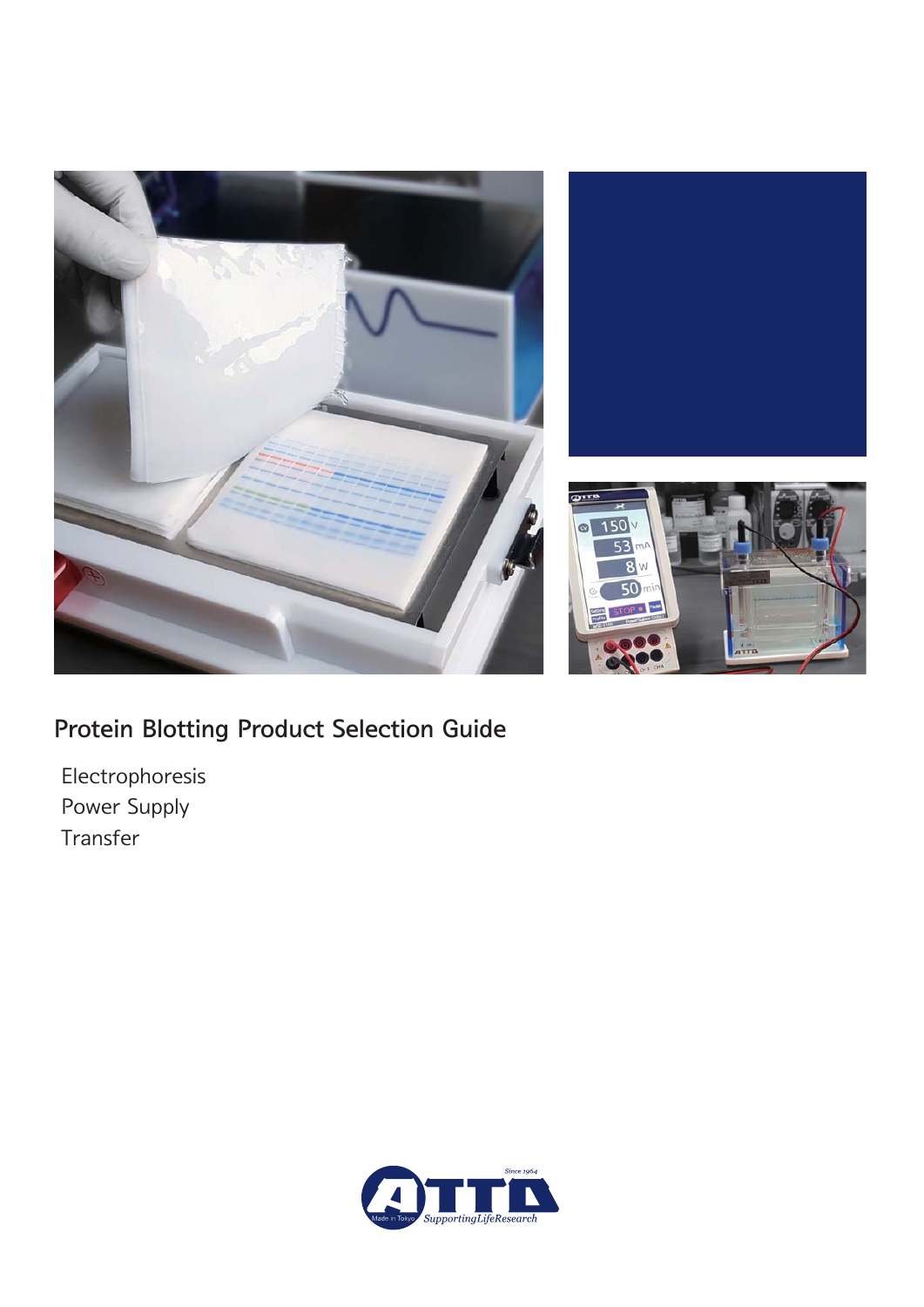

### WSE-1165 Mini-Slab Chamber



▷ 타사 Hand-cast gel 및 Precast gel 사용 가능

- ▷ H형 holder를 꽂기만하면 누수없이 plate 고정 완료
- ▷ 아크릴 채택으로 샘플 로딩 시 확인 용이함
- ▷ 자동 전극 스위칭 (+, -극 구분 불필요)

#### WSE-1165 Mini-Slab Chamber

| Gel 매수        | 1매, 2매                                                                                                           |
|---------------|------------------------------------------------------------------------------------------------------------------|
| Plate size    | 100~120 (W) × 최대 102 (H) mm, 두께 최대 7 mm                                                                          |
| Buffer volume | $450 \times 650$ ml                                                                                              |
| 크기. 중량        | 본체 165 (W) × 98 (D) × 134 (H) mm, 0.9 kg                                                                         |
| 구성품           | Main chamber $\times$ 1 (Including leads with safety cover),<br>H holder $\times$ 2, 5 mm dummy plate $\times$ 1 |





간편한 Gel casting 전원장치 연결 가능 (별도 구매)

#### AE-6530 mPAGE Chamber



▷ 높은 가성비의 전기영동장치

▷ AE-6401, WSE-1190 캐스터 사용 가능

▷ 자동 전극 스위칭 (+, -극 구분 불필요)

#### AE-6530 mPAGE Chamber

| Gel 매수        | 1매, 2매                                                                                                                       |
|---------------|------------------------------------------------------------------------------------------------------------------------------|
| Plate size    | 120 (W) × 102 (H) mm, 두께 5 mm / 7 mm                                                                                         |
| Buffer volume | 상부 80 mL. 하부 420 mL                                                                                                          |
| 크기. 중량        | 본체 164 (W) × 94 (D) × 154 (H) mm, 0.65 kg                                                                                    |
| 구성품           | Main chamber $\times$ 1 (Including leads with safety cover),<br>Hand-cast gel holder $\times$ 2, 7 mm dummy plate $\times$ 1 |

Mini-Slab Size Gel Cast (8 x 9 cm)







|                                                                                                                                                | AE-6401 1 mm Dual Mini Gel Cast | WSE-1190 Multi Mini-Slab Gel Cast                                                                                                |
|------------------------------------------------------------------------------------------------------------------------------------------------|---------------------------------|----------------------------------------------------------------------------------------------------------------------------------|
| Gel size                                                                                                                                       |                                 | 90 (W) × 83 (H) mm, 두께 1 mm                                                                                                      |
| Plate size                                                                                                                                     | 120 (W) × 102 (H) mm, 총 두께 7 mm | 120 (W) × 100 (H) mm, 총 두께 5 mm                                                                                                  |
| 제작 매수<br>1~2매<br>Notched plate $\times$ 2, Plain plate $\times$ 2, Gasket $\times$ 2<br>구성품<br>Magnet clip $\times$ 4, 12-well comb $\times$ 2 |                                 | 1∼4매                                                                                                                             |
|                                                                                                                                                |                                 | 본체 1 set, Notched plate $\times$ 4, Plain plate $\times$ 4<br>Spacer $\times$ 6, Dummy plate $\times$ 1, 12-well comb $\times$ 4 |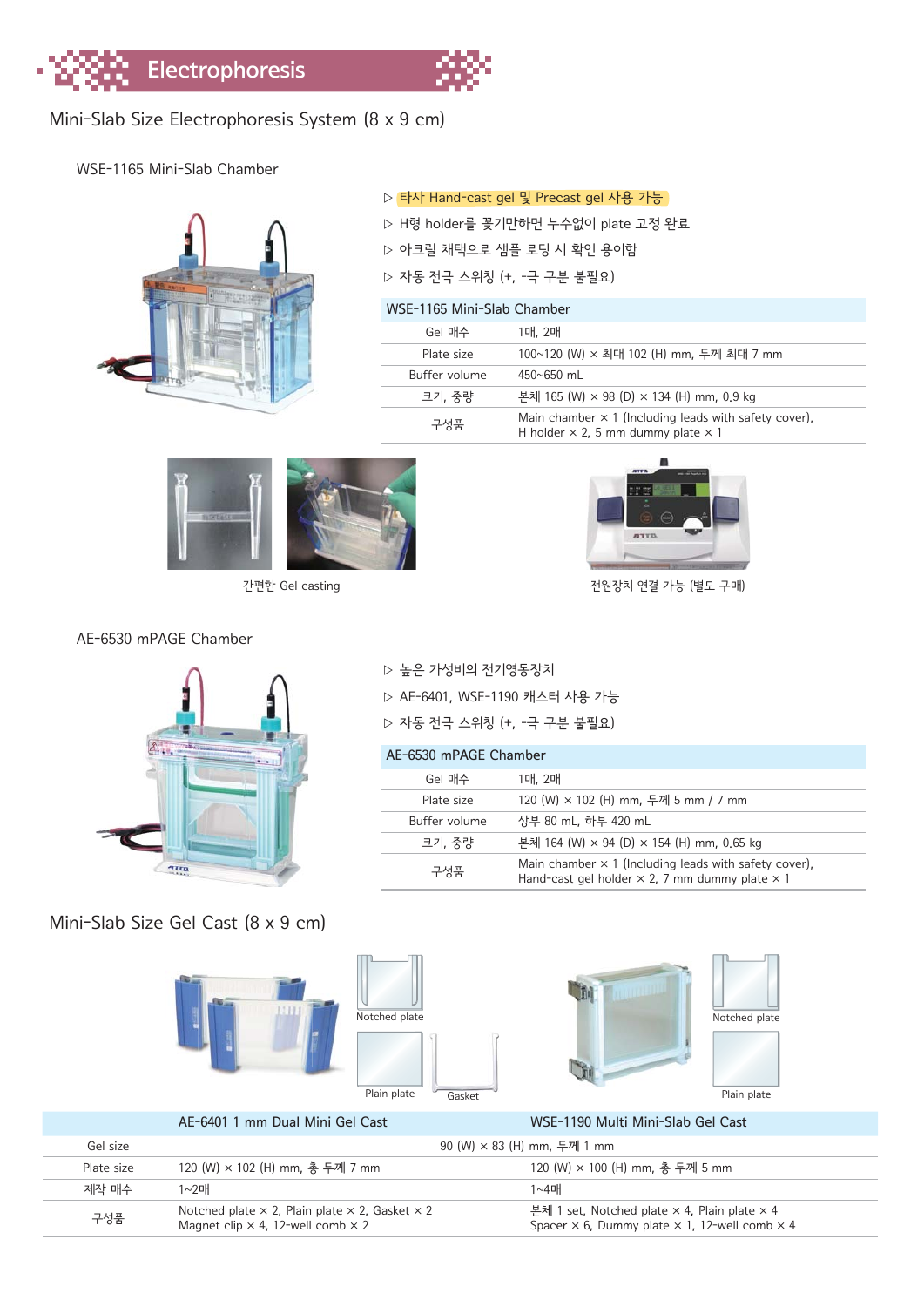

# Wide-Slab Size Electrophoresis System (8 x 14 cm)

WSE-1170 Multi Lane Gel Chamber



WSE-1195 Multi Lane Gel Cast



| WSF-1195 Multi Lane Gel Cast |                                                                                                                                   |  |  |  |
|------------------------------|-----------------------------------------------------------------------------------------------------------------------------------|--|--|--|
| Gel size                     | 140 (W) × 80 (H) mm, 두께 1 mm                                                                                                      |  |  |  |
| Plate size                   | 160 (W) × 100 (H) mm, 두께 5 mm                                                                                                     |  |  |  |
| 제작 매수                        | 2매, 최대 4매 (Plate, comb 추가 시)                                                                                                      |  |  |  |
| 구성풍                          | 본체 1 set, Notched plate $\times$ 2, Plain plate $\times$ 2, Spacer $\times$ 6,<br>Dummy plate $\times$ 1, 30-well comb $\times$ 2 |  |  |  |
|                              |                                                                                                                                   |  |  |  |

# Slab Size Electrophoresis System (13 x 14 cm)

#### AE-6220 Dual Slab Chamber



#### ▷ 밴드가 많은 샘플에 적합한 대형 전기영동장치

- ▷ Midi-size gel 1~2장 전기영동 가능
- ▷ 130 × 138 mm, 두께 1 mm / 2 mm Gel

| AE-6220 Dual Slab Chamber |                                                                                                                    |  |  |  |
|---------------------------|--------------------------------------------------------------------------------------------------------------------|--|--|--|
| Gel 매수                    | 1매. 2매                                                                                                             |  |  |  |
| Plate size                | 160 × 160 mm, 두께 10.5~12 mm                                                                                        |  |  |  |
| Buffer volume             | 상부 480 mL. 하부 450 mL                                                                                               |  |  |  |
| 크기, 중량                    | 211 (W) $\times$ 196 (D) $\times$ 205 (H) mm, 2,3 kg                                                               |  |  |  |
| 구성품                       | Main chamber $\times$ 1 (Including leads with safety cover),<br>Pressure platen $\times$ 2, dummy plate $\times$ 1 |  |  |  |

✱ Gel을 동시에 2장 전기영동할 경우, AE-6210 Slab Gel Cast 2개 필요

#### AE-6210 Slab Gel Cast



| Notched plate |        |
|---------------|--------|
|               |        |
| Plain plate   | Gasket |

|  |  |  |  | ▷ 12-well, 1 Midi-size gel 제작 |  |  |
|--|--|--|--|-------------------------------|--|--|
|--|--|--|--|-------------------------------|--|--|

- ▷ 1 mm or 2 mm gel 선택
- ▷ 5 mm 두께의 견고한 Plate

#### AE-6210 Slab Gel Cast Gel size 138 (W) × 130 (H) mm, 두께 1 mm or 2 mm Plate size 160 (W) × 160 (H) mm, 총 두께 11 mm or 12 mm 제작 매수 1매 구성품 본체 1 set, Notched plate × 1, Plain plate × 1, Gasket × 1, 12-well comb  $\times$  1

|  |  |  | ▷ 한 번에 60 샘플 전기영동이 가능한 Wide gel (60 samples/2 gels) |  |  |  |  |  |
|--|--|--|-----------------------------------------------------|--|--|--|--|--|
|--|--|--|-----------------------------------------------------|--|--|--|--|--|

- ▷ H형 holder를 꽂기만하면 누수없이 plate 고정 완료
- ▷ Screening 등 많은 샘플 확인에 용이

| WSF-1170 Multi Lane Gel Chamber |                                                                                                                  |  |  |  |
|---------------------------------|------------------------------------------------------------------------------------------------------------------|--|--|--|
| Gel 매수                          | 1매, 2매                                                                                                           |  |  |  |
| Gel size                        | 140 (W) × 80 (H) mm, 두께 1 mm, 30 wells / gel                                                                     |  |  |  |
| Plate size                      | 160 (W) × 100 (H) mm, 두께 5 mm                                                                                    |  |  |  |
| Buffer volume                   | $900 \text{ ml}$                                                                                                 |  |  |  |
| 구성품                             | Main chamber $\times$ 1 (Including leads with safety cover),<br>H holder $\times$ 2, 5 mm dummy plate $\times$ 1 |  |  |  |
|                                 |                                                                                                                  |  |  |  |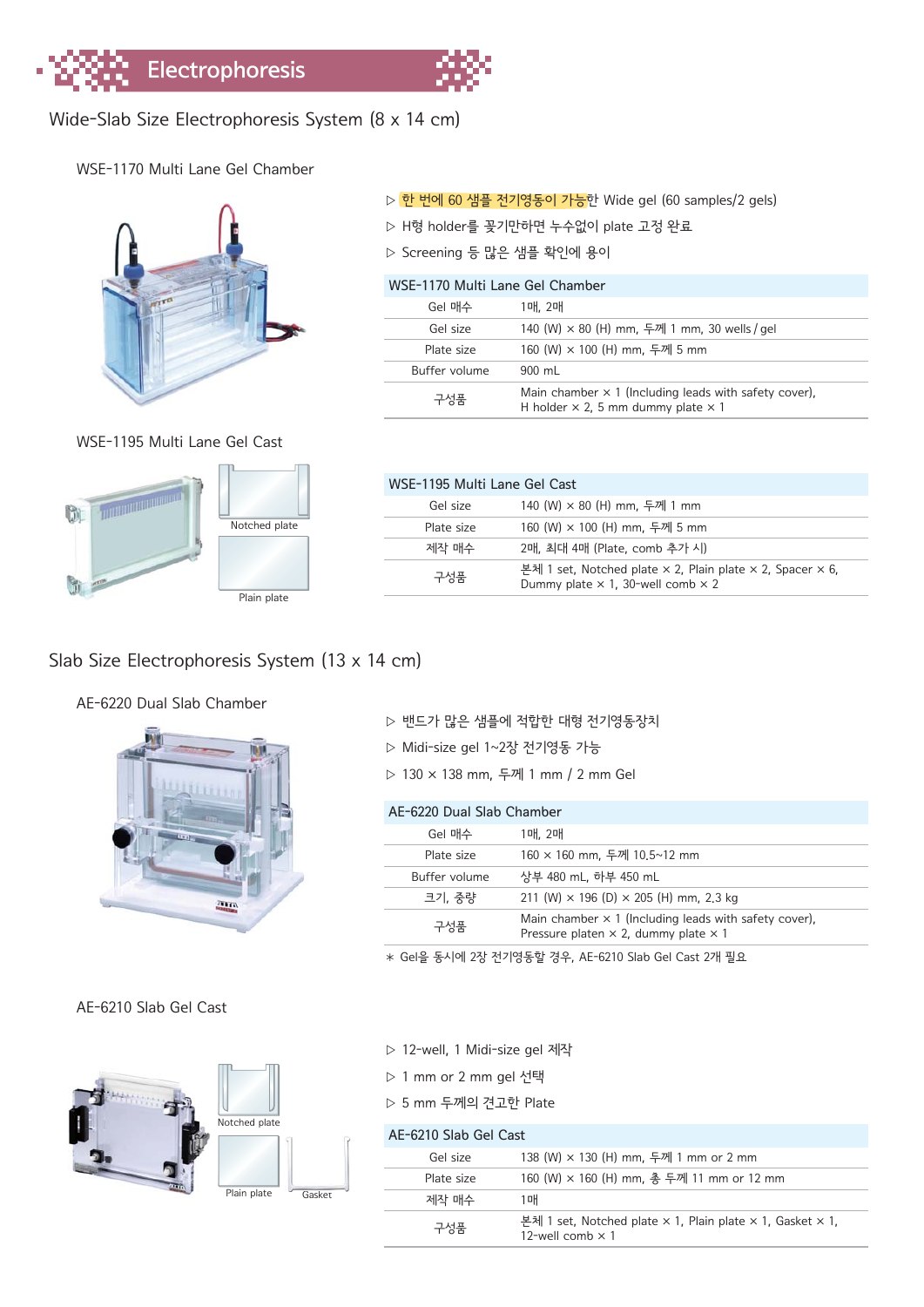



#### WSE-7420 EzRIPA Lysis kit

- ▷ Mammalian cell, 조직에서 단백질 추출
- ▷ Protease Inhibitor (100×, 1 mL) Phosphatase Inhibitor (100×, 1 mL) RIPA Lysis buffer (100 mL) 포함 Kit



#### WSE-7310 EzGel Ace

- ▷ Tris 대체용 Gel 제작 Buffer
- ▷ Stacking gel 별도 제작 불필요
- ▷ 고속 전기영동 가능
- ▷ 4×, 250 mL, 상온보관



- WSE-7010 EzLabel FluoroNeo
- ▷ SDS-PAGE Sample buffer
- ▷ Staining없이 밴드 확인 가능, CBB 불필요
- ▷ UV, Blue LED에서 확인 가능
- ▷ 2,000 샘플 분량 (1 샘플당 20 μL 기준)



#### AE-1340 EzStain AQua

- ▷ PAGE gel staining solution
- ▷ Methanol, acetic acid 무첨가로 냄새 없음
- ▷ DW로 Destaining 가능
- ▷ 1×, 1L 대용량, 상온보관



- e-PAGEL / e-PAGEL HR
- ▷ Mini-Slab size precast gel, 10/pk
- ▷ Glass plate를 사용하여 고해상도 결과
- $> 14$ -well / gel, 18-well / gel





e-PAGEL HR (5~20%) 300V, 30min

e-PAGEL (5~20%) 20mA, 75min



#### m-PAGEL

- ▷ Wide-Slab size precast gel, 6/pk
- ▷ Glass plate를 사용하여 고해상도 결과
- $> 5 20%$ , 30-well / gel



 $U/A$ 

# **☞** TIP! 저분자 단백질 전기영동





#### p-PAGEL

- 
- ▷ 16.5%, 14-well / gel, 18-well / gel

AE-1415 EzRunT

- ▷ 저분자 전용 Running buffer powder
- ▷ p-PAGEL과 함께 사용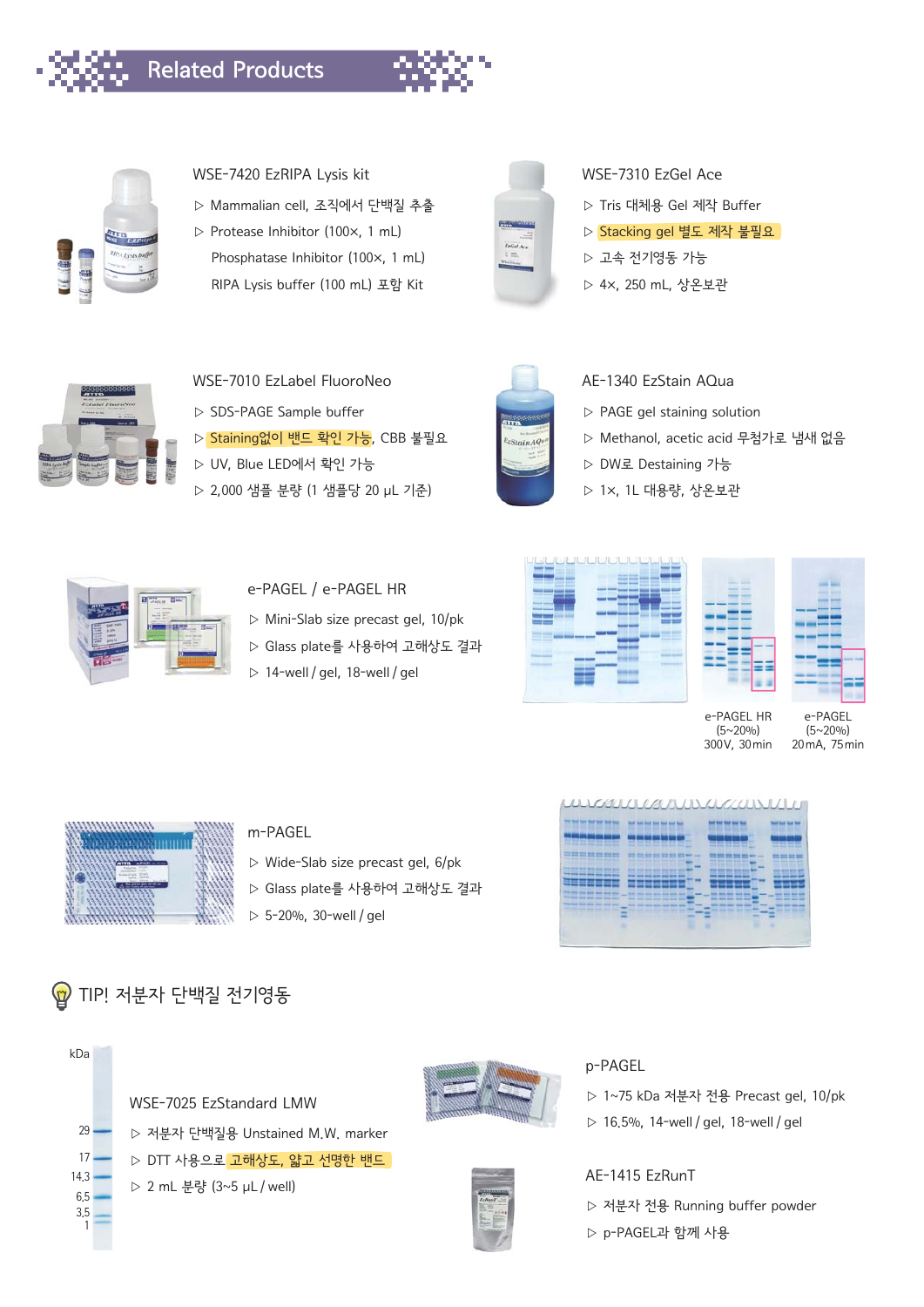

#### WSE-3100 PowerStation Ghibli I



#### ▷ 터치패널 방식의 Power supply

- ▷ 높은 범용성으로 전기영동, 트랜스퍼, IEF 모두 가능
- ▷ 쉬운 조작 및 작동
- ▷ 설정값 최대 20개 저장, 각 파일 당 9 step까지 추가 가능
- ▷ 출력값 그래프로 확인 가능

#### WSE-3100 PowerStation Ghibli I

| 출력 전류 (설정) | $0 \sim 3,000$ mA $(10 \sim 3,000$ mA)             |
|------------|----------------------------------------------------|
| 출력 전압 (설정) | $0 \sim 500$ V (3 $\sim$ 500 V)                    |
| 출력 전력 (설정) | $0 \sim 200$ W (1 $\sim$ 200 W)                    |
| 타이머        | 1~999 min (카우트다우), OFF: 연속모드                       |
| 출력 단자      | 4 ch                                               |
| 크기, 중량     | 119 (W) $\times$ 417 (D) $\times$ 224 (H) mm, 6 kg |





 $\epsilon$ 500

작동 중 화면 전압/전류/전력 설정 설정값 저장/불러오기 실험조건 선택하여 작동 출력값 Profile 제공 에러 표시 화면

 $2$ 110











|            | AE-8135 myPower II 300                                   | AE-8155 myPower II 500                                   | WSE-3200 Powerstation III                           | WSE-3500 PowerStation HC                              |
|------------|----------------------------------------------------------|----------------------------------------------------------|-----------------------------------------------------|-------------------------------------------------------|
| 출력 전류 (설정) | $0 \sim 400$ mA $(1 \sim 400$ mA)                        | $0 \sim 200$ mA $(1 \sim 200$ mA)                        | $0 \sim 500$ mA $(1 \sim 500$ mA)                   | $0 \sim 3.00$ A $(0.01 \sim 3.00$ A)                  |
| 출력 저압 (설정) | $1 \sim 300$ V ( $1 \sim 300$ V)                         | 1∼500 V (1∼500 V)                                        | $10~1.000$ V ( $10~1.000$ V)                        | $5 \sim 150$ V (10 $\sim$ 150 V)                      |
| 출력 전력 (설정) | Max. 50 W                                                | Max. 25 W                                                | $0 \sim 200$ W (1 $\sim$ 200 W)                     | $0 \sim 200$ W (1 $\sim$ 200 W)                       |
| 타이머        | 1∼999 min                                                | 1~999 min                                                | 0 min: 연속모드, 1~999 min                              | 0 min: 연속모드, 1~999 min                                |
| 출력 단자      | 2ch                                                      | $2$ ch                                                   | 4 ch                                                | 4 ch                                                  |
| 크기, 중량     | 74 (W) $\times$ 170 (D) $\times$ 170 (H) mm<br>$0.74$ kg | 74 (W) $\times$ 170 (D) $\times$ 170 (H) mm<br>$0.74$ kg | 96 (W) $\times$ 325 (D) $\times$ 195 (H) mm<br>4 kg | $96$ (W) $\times$ 325 (D) $\times$ 195 (H) mm<br>4 kg |

### Application

|                          | AE-8135<br>myPower II 300 | AE-8155<br>myPower II 500 | WSE-3200<br>Powerstation III | WSE-3500<br>PowerStation HC | WSE-3100<br><b>PowerStation Ghibli I</b> |
|--------------------------|---------------------------|---------------------------|------------------------------|-----------------------------|------------------------------------------|
| PAGE gel (10 × 10 cm 미만) | $\Omega$                  | $\Omega$                  | O                            | $\Lambda$                   | $\Omega$                                 |
| PAGE gel (10 × 10 cm 이상) | $\circ$                   | $\Omega$                  | O                            | $\times$                    | $\Omega$                                 |
| Plate IEF (10 ×10 cm 미만) | $\times$                  | $\Omega$                  | $\Omega$                     | $\times$                    | $\Omega$                                 |
| Agarose gel              | $\Omega$                  | Δ                         | $\Omega$                     | Δ                           |                                          |
| Semi-dry blotting        |                           | $\times$                  | ∧                            | $\Omega$                    | $\Omega$                                 |
| Semi-dry blotting (고속)   |                           | $\times$                  |                              | $\Omega$                    | $\Omega$                                 |
| Wet (Tank) blotting      | $\times$                  | $\times$                  | $\times$                     |                             |                                          |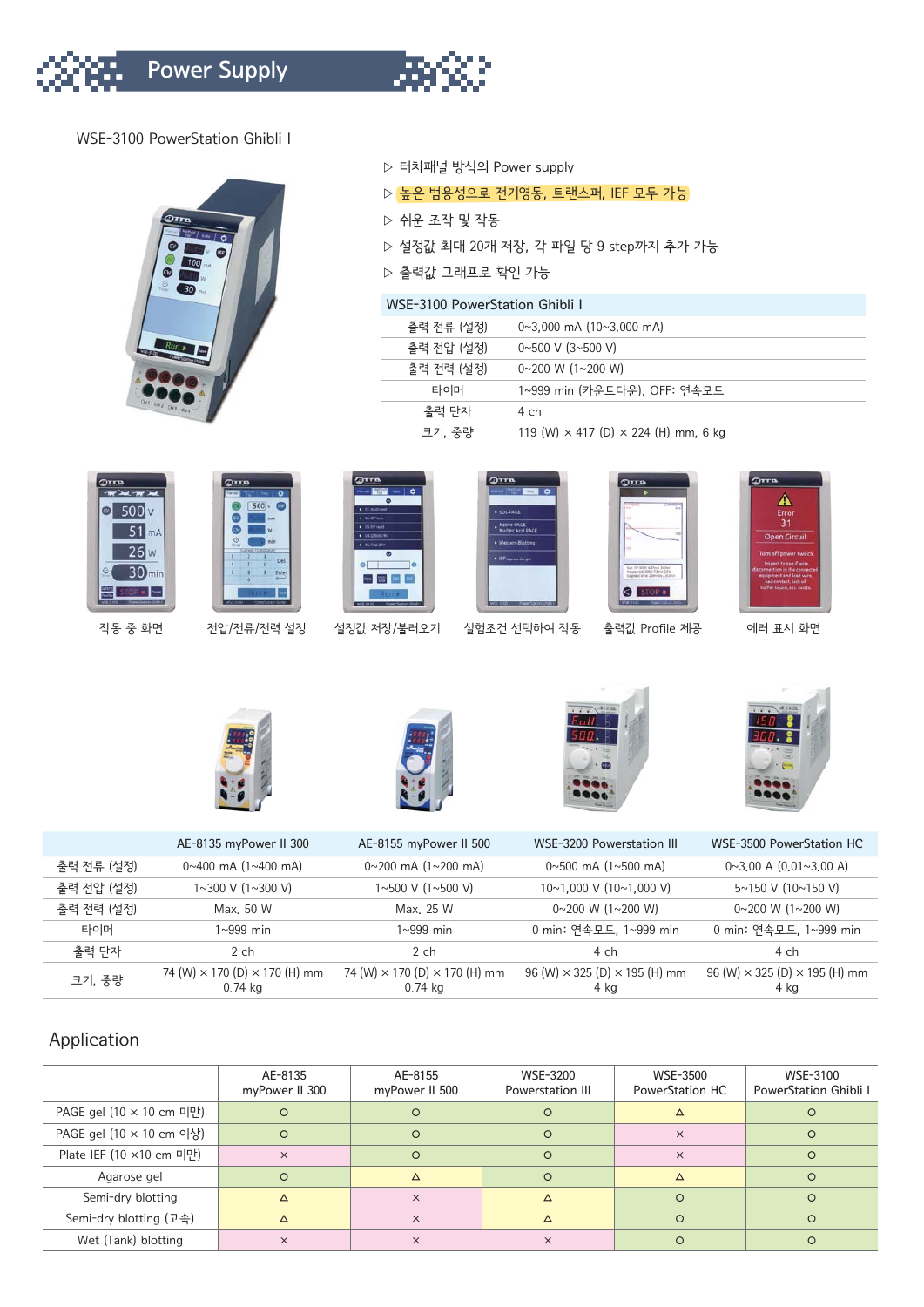



## Semi-Dry Transfer

- ▷ 최적화된 Buffer로 Blotting 효율 상승 및 시간 단축
- ▷ 적은 Buffer 사용량 (Wet transfer 대비 1/10)
- ▷ 별도의 Cooling 불필요 (적은 저항으로 Blotting이 가능하여 발열이 적음)
- ▷ 간편한 세척과 관리







|                                                                 | WSE-4025 HorizeBLOT 2M                                                       | WSE-4045 HorizeBLOT 4M                                                       |
|-----------------------------------------------------------------|------------------------------------------------------------------------------|------------------------------------------------------------------------------|
| Max, 205 (W) $\times$ 100 (D) mm (Mini-gel 2장)<br>Transfer size |                                                                              | Max, 205 (W) × 200 (D) mm (Mini-gel 4장)                                      |
| 전극간 거리                                                          |                                                                              | Min, 3 mm ~ Max, 15 mm (스프링에 의한 압착)                                          |
| 크기, 중량<br>246 (W) $\times$ 145 (D) $\times$ 92 (H) mm, 1,8 kg   |                                                                              | 246 (W) $\times$ 235 (D) $\times$ 92 (H) mm, 3.0 kg                          |
| 구성품                                                             | Blotting unit $\times$ 1, Power leads $\times$ 1, Blotting roller $\times$ 1 | Blotting unit $\times$ 1, Power leads $\times$ 1, Blotting roller $\times$ 1 |

#### WSE-4125 PoweredBLOT 2M



#### ▷ 전원일체형 Transfer 장치

| WSE-4125 PoweredBLOT 2M |                                                                             |  |  |
|-------------------------|-----------------------------------------------------------------------------|--|--|
| Transfer size           | 205 (W) $\times$ 100 (H) mm (Mini-gel 2장)                                   |  |  |
| 전극간 거리                  | Min. 3 mm ~ Max. 15 mm (스프링에 의한 압착)                                         |  |  |
| Transfer 조건             | 표주: 12 V (C.V.) 고속: 24 V (C.V.) 타이머: 1~250 min                              |  |  |
| 크기. 중량                  | 본체 246 (W) × 186 (D) × 114 (H) mm, 2.1 kg                                   |  |  |
| 구성풍                     | Blotting unit $\times$ 1, AC adaptor $\times$ 1, Blotting roller $\times$ 1 |  |  |

#### Pre-wet Filter paper & Membrane

WSE-4055 QBlot kit





#### ▷ Ready-to-Use

#### ▷ 최대 5부 안에 트랜스퍼 완료!

- ▷ 기포 발생 최소화하여 Transfer 효율 최대화
- ▷ Transfer buffer, Filter paper, Membrane 준비가 필요 없음

#### WSE-4055 QBlot kit

| 구성   | Gel Wash Buffer (5x) 100 mL, Top Stack (90 $\times$ 85 mm) 10 pk,<br>Bottom Stack (PVDF membrane 포함, 90 × 85 mm) 10 pk |
|------|------------------------------------------------------------------------------------------------------------------------|
| 보주기가 | 제조일로부터 1년 (냉장)                                                                                                         |
| 용량   | 10 Mini-gels 분량 / box                                                                                                  |
|      |                                                                                                                        |

|            | Condition             | 1 gel       | $2~4$ gels  |                          |
|------------|-----------------------|-------------|-------------|--------------------------|
| Standard   | 12 V                  | $15~30$ min | $15~30$ min | $0.3 \sim 0.8$ A/gel     |
|            | $600 \text{ mA/gel}$  | $15~30$ min | -           | $12 \times 20 \text{ V}$ |
| High Speed | 24 V                  | $5~10$ min  | -           | $1 \sim 1.6$ A/gel       |
|            | $1200 \text{ mA/gel}$ | $5~10$ min  | -           | $20 \times 25$ V         |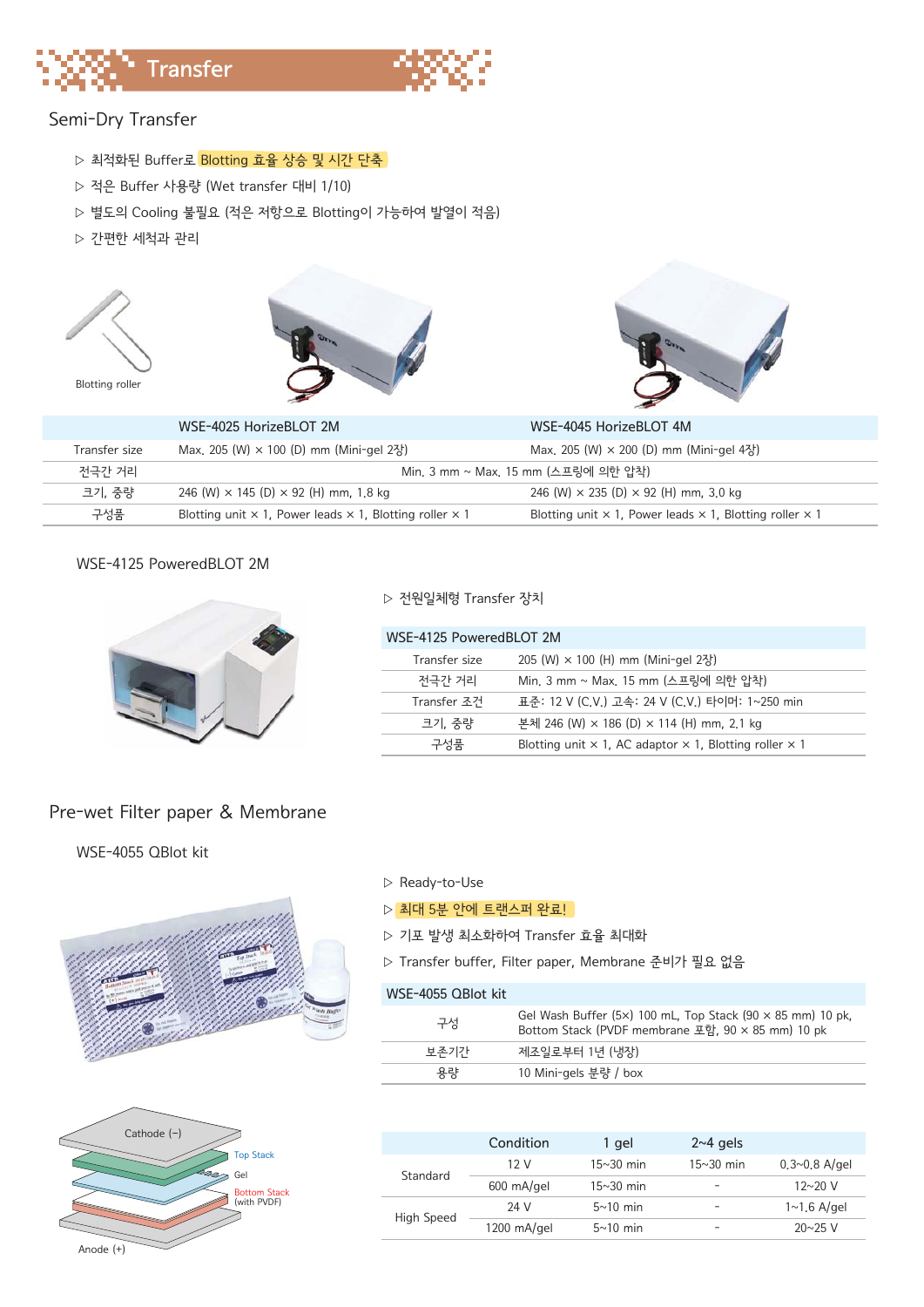



#### AE-1465 EzFastBlot



#### WSE-7210 EzFastBlot HMW



#### ▷ 150 kDa 미만 단백질 15분 안에 트랜스퍼 완료

5-20% 1 mm PAGE gel 기준

| AF-1465 FzFastBlot |                                                      |
|--------------------|------------------------------------------------------|
| 용량                 | 500 mL $(10x)$                                       |
| 조제법                | DW에 10배 회석                                           |
| Transfer condition | 25V (C,V,) or 6 mA/cm <sup>2</sup> (C,C,), 10~15 min |
| 보관법                | 실온 보관, 제조일로부터 1년간                                    |

#### ▷ 500 kDa 미만 단백질 30분 만에 트랜스퍼 완료

5-20% 1 mm PAGE gel 기준

| WSF-7210 FzFastBlot HMW |                        |
|-------------------------|------------------------|
| 용량                      | 500 mL $(5x)$          |
| 조제법                     | DW에 5배 회석              |
| Transfer condition      | 25 V (C.V.), 30~60 min |
| 보관법                     | 실온 보관, 제조일로부터 1년간      |
|                         |                        |



#### Blotting 시약 선택 가이드

|             | <b>FzFastBlot</b> | <b>FzFastBlot HMW</b> | <b>QBlot kit</b> |
|-------------|-------------------|-----------------------|------------------|
| 편리성         | $+ +$             | $+ +$                 | $+ + +$          |
| Transfer 속도 | $+ +$             | $\ddot{}$             | $+ + +$          |
|             | 10 min (25 V)     | 30 min (25 V)         | 5 min (24 V)     |
| Transfer 효율 | $+ + +$           | $+ + +$               | $+ + +$          |
| 고분자 단백질     | $\ddot{}$         | $+ + +$               | $+ +$            |
|             | $\sim$ 150 kDa    | $\sim$ 500 kDa        | $\sim$ 250 kDa   |

#### Consumables

#### Absorbent Paper **P Plus Membrane**



- ▷ 0.9 mm 두께로 높은 흡습성
- ▷ 고속 Transfer에 최적화
- ▷ Gel, Membrane에 맞는 다양한 크기



▷ 높은 감도, 낮은 백그라운드 ▷ 고속 Transfer에 최적화 (Pore size 0.2 μm) ▷ Gel, Filter paper에 맞는 다양한 크기